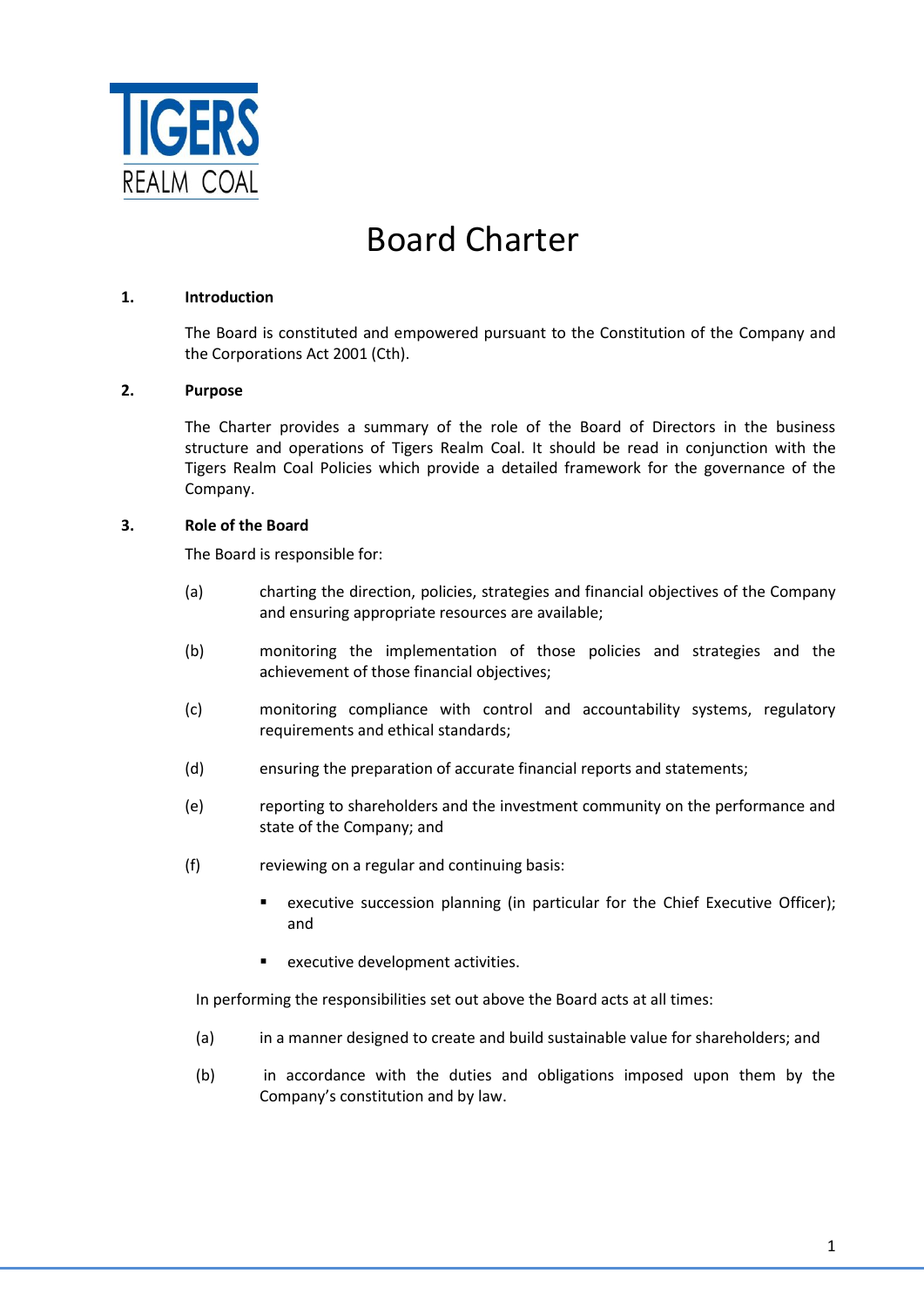# **4. Responsibilities of the Board**

## 4.1 Strategy

Providing input to, and approval of, the Company's strategic direction and budgets as developed by management.

Directing, monitoring and assessing the Company's performance against strategic and business plans, to determine if appropriate resources are available.

Approving and monitoring capital management and major capital expenditure, acquisitions and divestments.

#### 4.2 Risk Management/Reporting

Reviewing the principal risks of the Company's business as identified by management.

Reviewing, ratifying and monitoring the Company's systems of internal compliance and control, risk management, code of conduct and legal compliance, to determine the integrity and effectiveness of those systems.

Approving and monitoring internal and external financial and other reporting, including reporting to shareholders, the ASX and other stakeholders.

4.3 Management

Appointment and removal of the Managing Director (or equivalent) and the Company Secretary.

Ratifying the appointment and removal of senior executives (which includes all executives who report directly to the Managing Director).

Determining whether the remuneration and conditions of service of senior executives are appropriate.

Establishing and monitoring executive succession planning.

Delegating authority to the Managing Director.

Setting specific limits of authority for management.

Overseeing the operation of the Services Agreement between the Company and Tigers Realm Minerals Pty Ltd.

4.4 Performance

Approving criteria for assessing performance of senior executives and monitoring and evaluating their performance.

Undertaking an annual performance evaluation of itself that compares the performance of the Board with the requirements of this Charter, sets forth the goals and objectives of the Board for the upcoming year and effecting any amendments to this Charter considered necessary or desirable.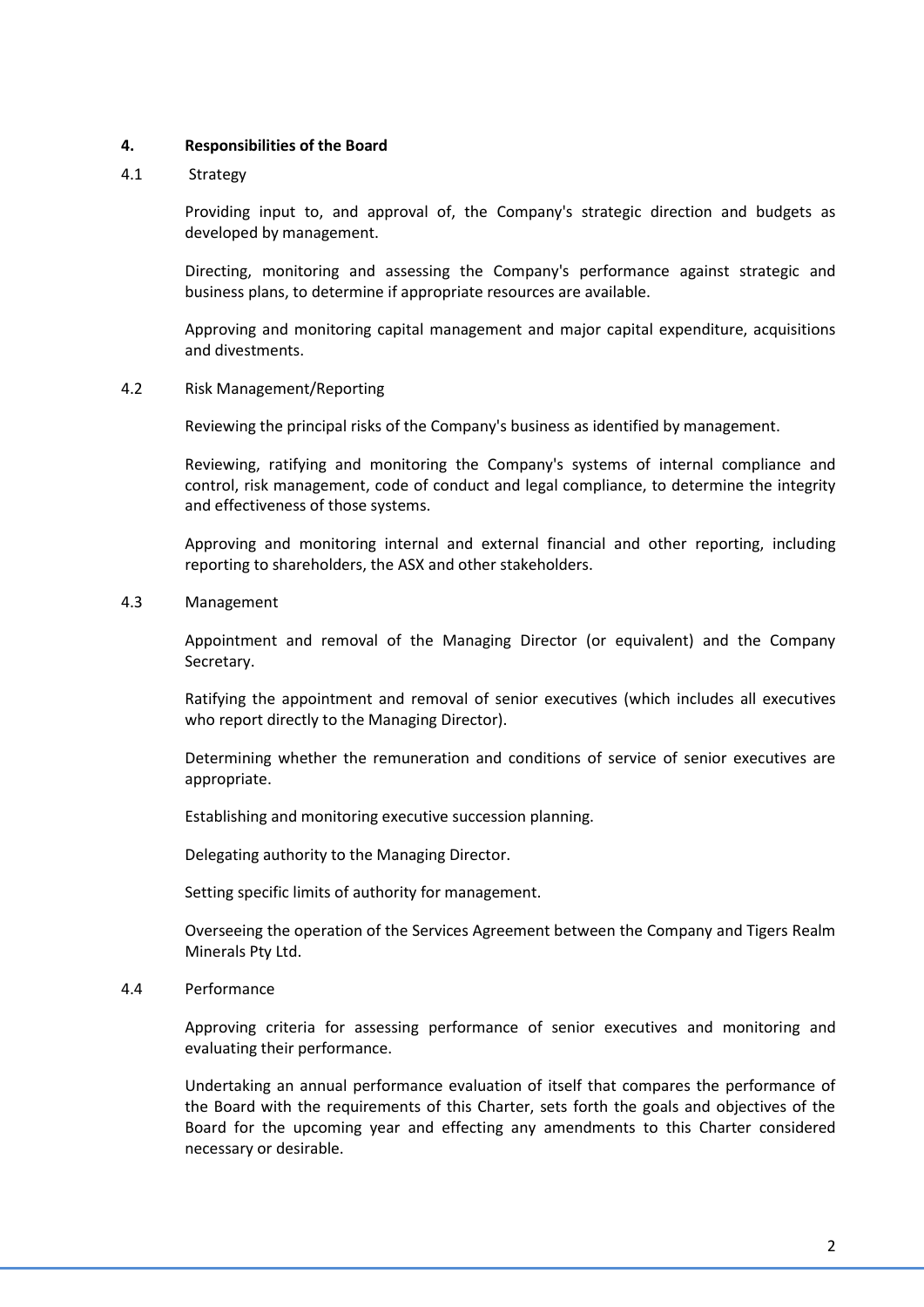# 4.5 Corporate governance

Ensuring ethical behaviour and compliance with the Company's own governing documents, including the Company's Code of Conduct.

Evaluating the Company's compliance with corporate governance standards.

4.6 Board Committees

Establishing the following Board Committees:

- (i) Audit, Risk and Compliance Committee; and
- (ii) Nomination and Remuneration Committee.

Adopting Charters setting out the membership, responsibilities and reporting obligations of each Board Committee and evaluating the performance of the Board Committees.

Undertaking an annual performance evaluation of each Board Committee that compares the performance of the Board Committee with the requirements of the relevant Board Committee Charter and effecting any amendments to the relevant Board Committee Charter considered necessary or desirable.

4.7 Other

Performing such other functions as prescribed by law.

# **5. Composition of the Board**

- 5.1 The Constitution of the Company provides that the number of Directors must at any time be no less than 3. It is intended that the majority of Directors on the Board be independent within two years of ASX listing.
- 5.2 Independence

A Director will be considered independent from the Company if they have no business or other relationship which could materially interfere with, or could reasonably be perceived to materially interfere with, the independent exercise of their judgment.

Examples of such relationships include:

- being a substantial shareholder of the Company or an officer of, or otherwise associated directly with, a substantial shareholder of the Company.
- being employed, or within the last three years having been employed in an executive capacity by the Company or another group member, and there has not been a period of at least three years between ceasing such employment and serving on the Board.
- being within the last three years a principal of a material professional adviser or a material consultant to the Company or [another group member], or an employee materially associated with the service provided.
- being a material supplier or customer of the Company or [other group member], or an officer of or otherwise associated directly or indirectly with a material supplier or customer.